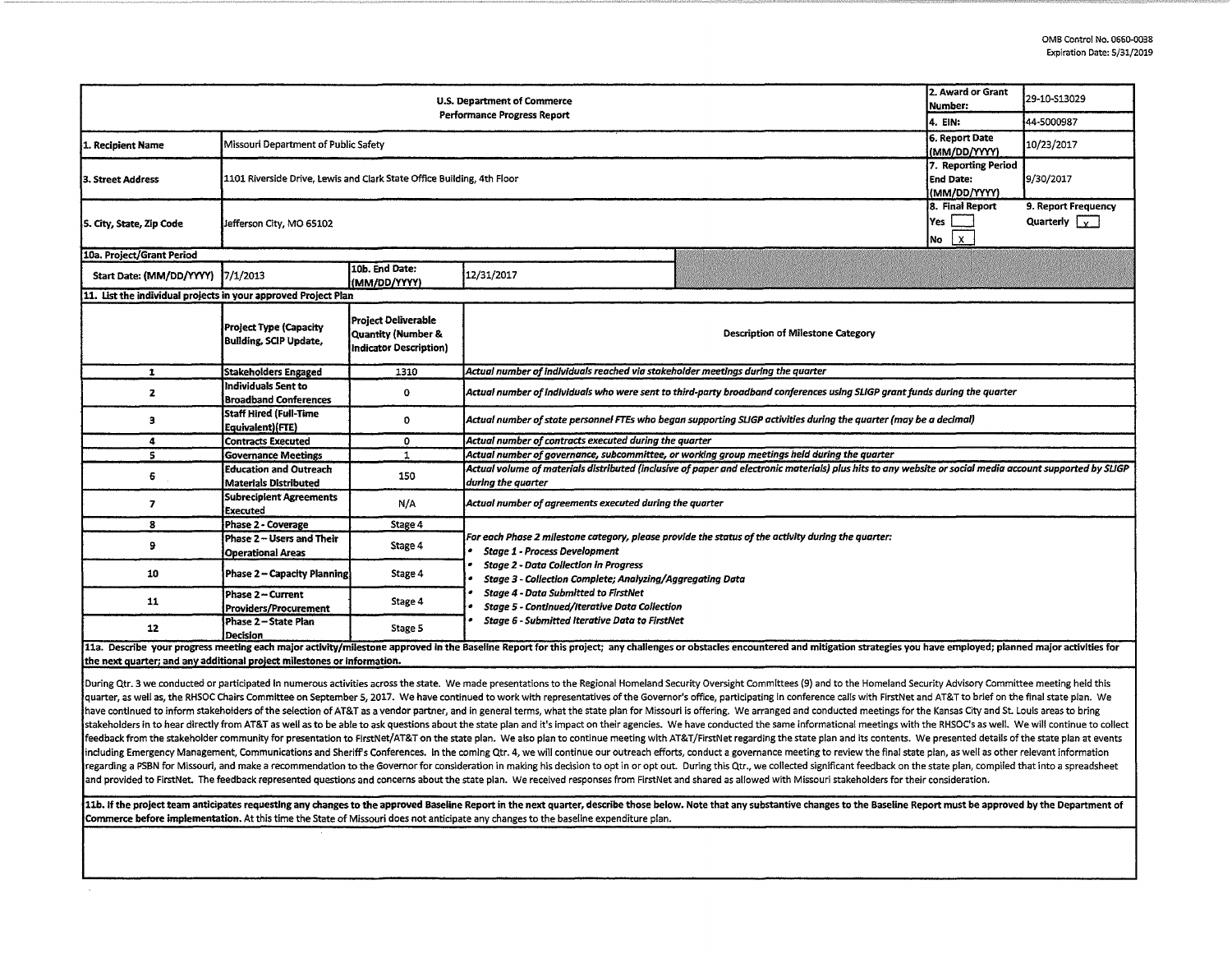## **llc. Provide any other information that would be useful to NTIA as it assesses this project's progress.**

With the release of the final state plan, we have a clear timeline for the decision making process and will continue to work towards that end. The State of Missouri recognized that the SLIGP tmeline is not aligned with the of the Missouri State Plan to the Governor. We appreciate the details on a SLIGP 2 grant and the ability to maintain continuity in education and outreach efforts with stakeholders as well as working with the executive bran unnecessary delays occur due to a disruption in personnel available to carry out these activities. We are preparing an application for SLIGP 2 but may have difficulty identifying the specific activities we will carry out u Governor has made and opt out or opt in decision. As you know the grant guidance provides approval/disapproval for different activities depending on the state's decision. We will continue to keep the current administration the opt in/opt out decision. Efforts are underway to review responses to the state's RFP for an alternative RAN plan In Missouri.

## **lld. Describe any success stories or best practices you have identified. Please be as specific as possible.**

We continue to conduct stakeholder meetings and now, with the selection of a vendor, we have included them In the meetings so they might discuss network specifics related to deployment in Missouri.

**12. Personnel** 

12a. If the project is not fully staffed, describe how any lack of staffing may impact the project's time line and when the project will be fully staffed.

N/A

| <b>Job Title</b>           | FTE%                                                                                                                                  | 12b. Staffing Table - Please include all staff that have contributed time to the project. Please do not remove individuals from this table.<br>Project (s) Assigned |                                                                                                     |                      |                                      |                   |                 |                                         | Change                                   |
|----------------------------|---------------------------------------------------------------------------------------------------------------------------------------|---------------------------------------------------------------------------------------------------------------------------------------------------------------------|-----------------------------------------------------------------------------------------------------|----------------------|--------------------------------------|-------------------|-----------------|-----------------------------------------|------------------------------------------|
| Director / SWIC / SPOC     | 0.5                                                                                                                                   |                                                                                                                                                                     | Provide oversight and coordination for the SLIGP project                                            |                      |                                      |                   |                 |                                         | Cont. work on SLIGP                      |
| Assistant Director         | 0.5                                                                                                                                   |                                                                                                                                                                     | Provide technical support and oversight to SLIGP project                                            |                      |                                      |                   |                 |                                         | Cont. work on SLIGP                      |
| Project Manager            | 1.00                                                                                                                                  |                                                                                                                                                                     | Responsible for accomplishing objectives by planning and evaluating project activities              |                      |                                      |                   |                 |                                         | Cont. work on SLIGP                      |
| Ass't. Project Manager     | 1.00                                                                                                                                  |                                                                                                                                                                     | Coordinate project activities to ensure cost, schedule, and quality standards are met               |                      |                                      |                   |                 |                                         | Cont. work on SLIGP                      |
| <b>Project Specialist</b>  | 1.00                                                                                                                                  |                                                                                                                                                                     | Provide project management support to deliver projects within budget and deadlines                  |                      |                                      |                   |                 |                                         | Cont. work on SLIGP                      |
| Project Specialist (Ass't) | 1.00                                                                                                                                  |                                                                                                                                                                     | Provide project management support to deliver projects within budget and deadlines                  |                      |                                      |                   |                 |                                         | Cont. work on SLIGP                      |
| Educ./ Outreach Coord.     | 1.00                                                                                                                                  |                                                                                                                                                                     | Responsible for coordination and implementation of public safety broadband program                  |                      |                                      |                   |                 |                                         | CONT, work on SLIGP                      |
| <b>Grant Specialist</b>    | 1.00                                                                                                                                  |                                                                                                                                                                     | Administers the grant for lifecycle process and coordinates implementation with the SWIC            |                      |                                      |                   |                 |                                         | Cont. work on SLIGP                      |
| Part-time Attorney         | 0.25                                                                                                                                  |                                                                                                                                                                     | Responsible for negotiating, writing, and executing agreements and contracts<br>Cont. work on SLIGP |                      |                                      |                   |                 |                                         |                                          |
| Full time Office support   |                                                                                                                                       |                                                                                                                                                                     | Administrative support for the public safety broadband initiative<br>Cont. work on SLIGP            |                      |                                      |                   |                 |                                         |                                          |
|                            |                                                                                                                                       |                                                                                                                                                                     |                                                                                                     |                      |                                      |                   |                 |                                         |                                          |
|                            | 13. Subcontracts (Vendors and/or Subrecipients) N/A                                                                                   |                                                                                                                                                                     |                                                                                                     |                      |                                      |                   |                 |                                         |                                          |
|                            | 13a. Subcontracts Table - include all subcontractors. The totals from this table must equal the "Subcontracts Total" in Question 14f. |                                                                                                                                                                     |                                                                                                     |                      |                                      |                   |                 |                                         |                                          |
| <b>Name</b>                |                                                                                                                                       | <b>Subcontract Purpose</b>                                                                                                                                          |                                                                                                     | RFP/RFQ Issued (Y/N) | Contract<br><b>Executed</b><br>(Y/N) | <b>Start Date</b> | <b>End Date</b> | <b>Total Federal Funds</b><br>Allocated | <b>Total Matching Funds</b><br>Allocated |
| MACOG                      |                                                                                                                                       | Regional Stakeholder Meetings                                                                                                                                       |                                                                                                     |                      | Υ                                    | 1/1/2014          | 6/30/2015       | \$285,000.00                            | \$0.00                                   |
| Імср                       |                                                                                                                                       | SCIP Update, Content Development                                                                                                                                    |                                                                                                     | N                    | Υ                                    | 10/1/2014         | 6/30/2015       | \$0.00                                  | \$162,857.00                             |
| TBD.                       | Phase II Support                                                                                                                      |                                                                                                                                                                     |                                                                                                     | N                    | N                                    | TBD.              | <b>TBD</b>      | \$537,042.00                            | \$120,796.00                             |
|                            |                                                                                                                                       |                                                                                                                                                                     |                                                                                                     |                      |                                      |                   |                 |                                         |                                          |
|                            | 13b. Describe any challenges encountered with vendors and/or subrecipients.                                                           |                                                                                                                                                                     |                                                                                                     |                      |                                      |                   |                 |                                         |                                          |
|                            | At this time no challenges have been encountered in this quarter.                                                                     |                                                                                                                                                                     |                                                                                                     |                      |                                      |                   |                 |                                         |                                          |